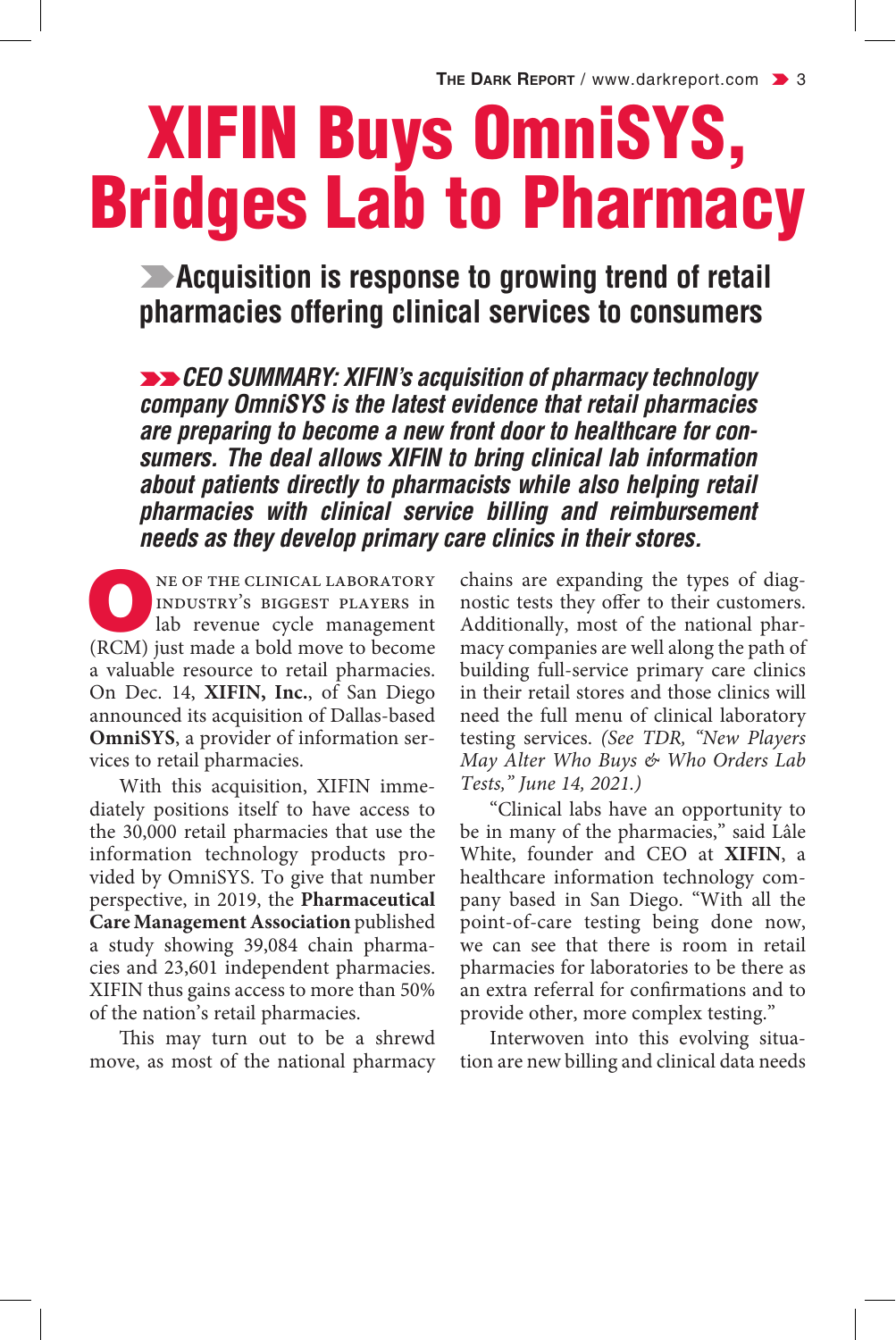at retail pharmacies, which encouraged XIFIN to step into this market by acquiring OmniSYS. The deal was announced on December 14, 2021, and establishes a clear data pathway between pharmacies, XIFIN, and clinical labs. Financial terms were not disclosed.

XIFIN provides cloud-based revenue cycle management, healthcare informatics, and laboratory information systems, while OmniSYS offers a software suite to support pharmacists in the administration and reimbursement of clinical services.

"Combining our capabilities will allow XIFIN to do more than simply help process the testing and clinical service claims," White explained. "It opens the door to more extensive, patient-directed data exchange. With the appropriate authorizations, XIFIN will be able to deliver clinical lab information about patients to the pharmacists who see those people face-to-face."

XIFIN is betting that pharmacies will need this type of behind-the-scenes help not only to stay competitive, but to also prove to private insurers and Medicare that these pharmacy-based clinical services are helping patients stay healthier more economically as the industry moves toward value-based care.

## k**Path from Lab to Pharmacy**

"If pharmacists have access to laboratory data—and they can interpret and visualize that data and the expected outcomes for those patients during the provision of care at the retail pharmacy in a precise, resultsdriven way—pharmacists can prove to payers that they positively contribute to improved health outcomes," said John King, former CEO at OmniSYS and the new president of the OmniSYS division at XIFIN.

"To help pharmacies expand payer relationships and grow their clinical services business to achieve better patient outcomes would be the home run we expect from combining XIFIN and OmniSYS," King added.

Two large shifts forced retail pharmacies to re-imagine their roles in healthcare delivery: intense competition and the SARS-CoV-2 pandemic. Pharmacies have seen their margins erode due to the growth of generic prescription drugs, mail-order prescription services, and new online competitors like **Amazon**. As with many other types of brick-and-mortar businesses, online prescriptions have drawn away customers from pharmacies.

## k**Why Now for Pharmacies?**

"Once pharmacies started losing their share of prescription drug orders to mail order systems and disrupters like Amazon, they didn't just sit idly by and accept their declining business," White observed. "They knew their marketplace and understood the consumer's demand for convenience and rapidly pivoted into offering clinical services."

On a different tangent, when the pandemic hit full swing in the U.S. in March 2020, it opened the door for COVID-19 testing. Pharmacies' interest in offering more point-of-care (POC) testing and related diagnostic services got a huge boost. Pharmacy operators were quick to recognize that—just as flu shots have rapidly shifted to the retail pharmacy setting as a more convenient way for consumers to obtain their immunizations—they could provide SARS-CoV-2 vaccines and tests to consumers.

Thus, most pharmacy operators quickly offered COVID-19 vaccines and POC testing to their shoppers. This proved to be a major source of new revenue, particularly for the largest pharmacy chains, like **Walgreens**, **CVS**, and **Walmart**. But COVID-19 tests and other clinical services exacerbated the need for the pharmacies to be able to code, bill, and submit claims to the proper health insurer, government entity, or other organization.

That need to improve coding, billing, and collections for clinical services in a pharmacy setting plays to the strength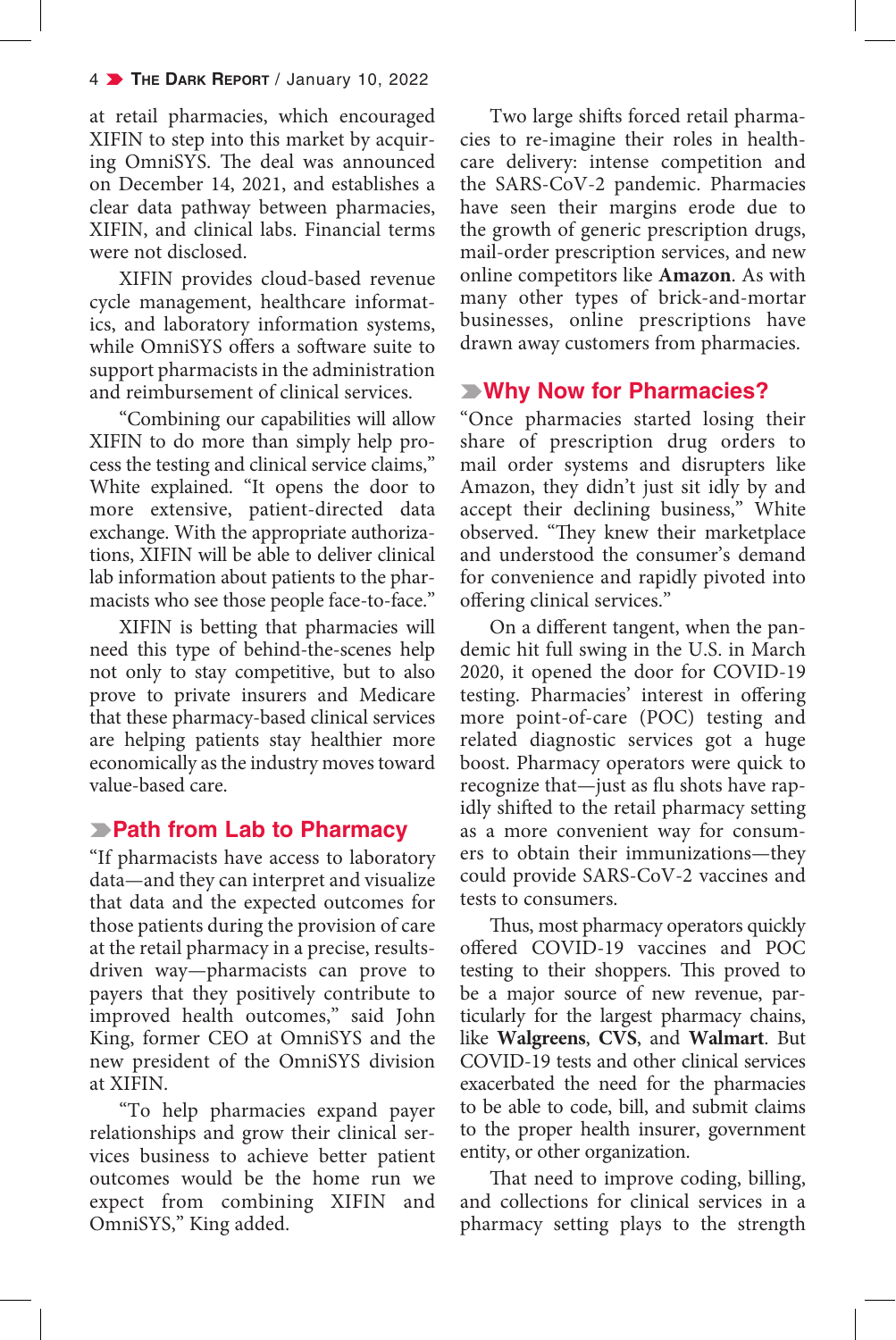of XIFIN and OmniSYS, which together are electronically interfaced to almost every health insurance plan in the United States. OmniSYS can help pave the way for XIFIN to bridge the business needs of labs and pharmacies because OmniSYS already manages medical claims and provides clinical systems for more than 30,000 pharmacies nationally.

Moreover, expect national pharmacy chains to build on their experience with COVID-19 vaccines and testing and apply it to other common primary care services, confident that consumers will prefer to access these services at their local pharmacy, often at cheaper prices.

"When you look at clinical lab tests for blood glucose, cholesterol, or checking for kidney and liver functions, there's a huge opportunity for pharmacies, but only if they have access to laboratory data and the necessary partnerships to begin moving into value-based-care arrangements," King explained.

## k**XIFIN's Goals**

As part of its acquisition of OmniSYS, XIFIN has short-term and long-term objectives to integrate the tech offerings of both companies. "A quick win for us will be to see how our systems can integrate with each other and how we can carry data and information for lab and pharmacy to the consumer, as well as back to providers, and provide them with the insight they need," White stated.

Through the longer-term lens, XIFIN expects to capitalize on the trend of retail pharmacies offering primary care services directly to consumers. The pharmacy industry has already laid groundwork for this, with national regulations that allow pharmacists to perform a variety of clinical services, including immunizations, diabetic counseling, and medication management. Many individual states are going even further with laws that allow pharmacists to provide services such as hormonal contraceptive prescriptions.

## **At-a-Glance: XIFIN, OmniSYS**

**This OVERVIEW DETAILS** the pre-merger characteristics of XIFIN and OmniSYS:

## **XIFIN**

• CEO: Lâle White • Founded: 1997



**OmniSYS** 

- Industry: Clinical laboratories, anatomic pathology, radiology
- Revenue: Not reported, private company
- Core products: Cloud-based revenue cycle management software for labs; laboratory information system
- Market reach: Processes more than 70 million lab test claims per year.

#### **OmniSYS**

- CEO: John King, who will become the new president of XIFIN's OmniSYS division
- Founded: 1988
- Industry: Retail pharmacies
- Revenue: Not reported, private company
- Core products: Cloud-based electronic health record system for pharmacies; cloud-based medical claims billing software for pharmacies
- Market reach: Serves more than 30,000 pharmacies in the U.S.

The list of clinical services that pharmacies are allowed to perform is rapidly growing, White noted. Combine that convenience with consumers' growing desire to manage their own care through technology and there is an open market into which clinical laboratories can step.

However, clinical laboratory executives and pathologists have been slow to seize this opportunity. "What we haven't seen are synergies between regional labs and pharmacies," White said. "We've seen synergies at the large-lab scale, where